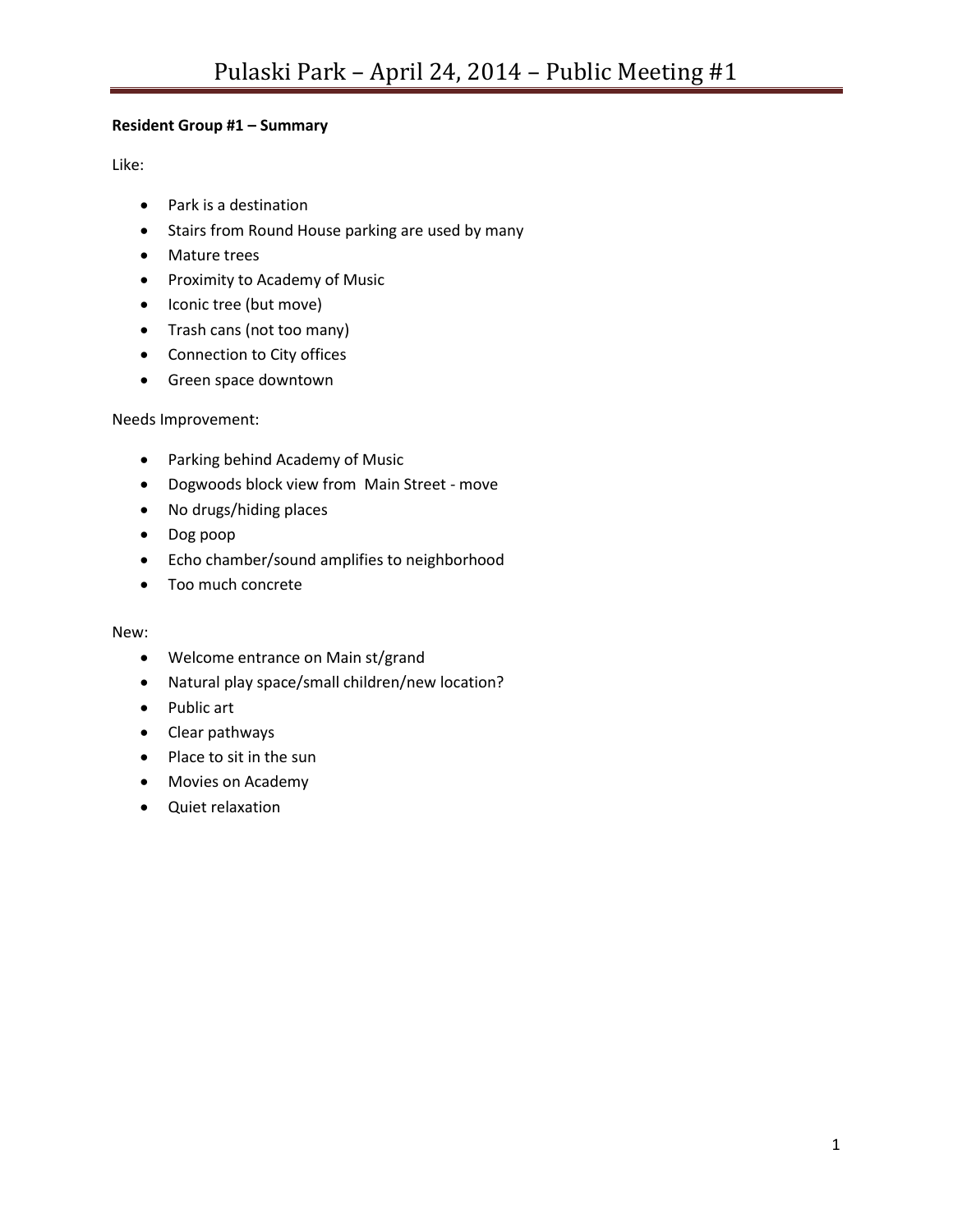## **Resident Group #2 – Summary**

Like:

- View of Academy Marquee
- Dawn redwood tree
- Play space (new location?)

#### Needs Improvement:

- Iconic tree move or remove
- Drainage
- Opposed to "grand plaza" for public meeting
- Clean-up Academy loading area
- Noise abatement/conflicting with Academy events
- Design paths not to crack or degrade with use and maintenance vehicles
- Move bus stop?
- Fence/gate in the rear
- Flowers/screen in the rear

- Play space/natural elements/Cambridge esplanade
- Water feature/random water jet
- Attractive lighting
- Connect Academy to Memorial Hall
- Bike ramp to Manhan trail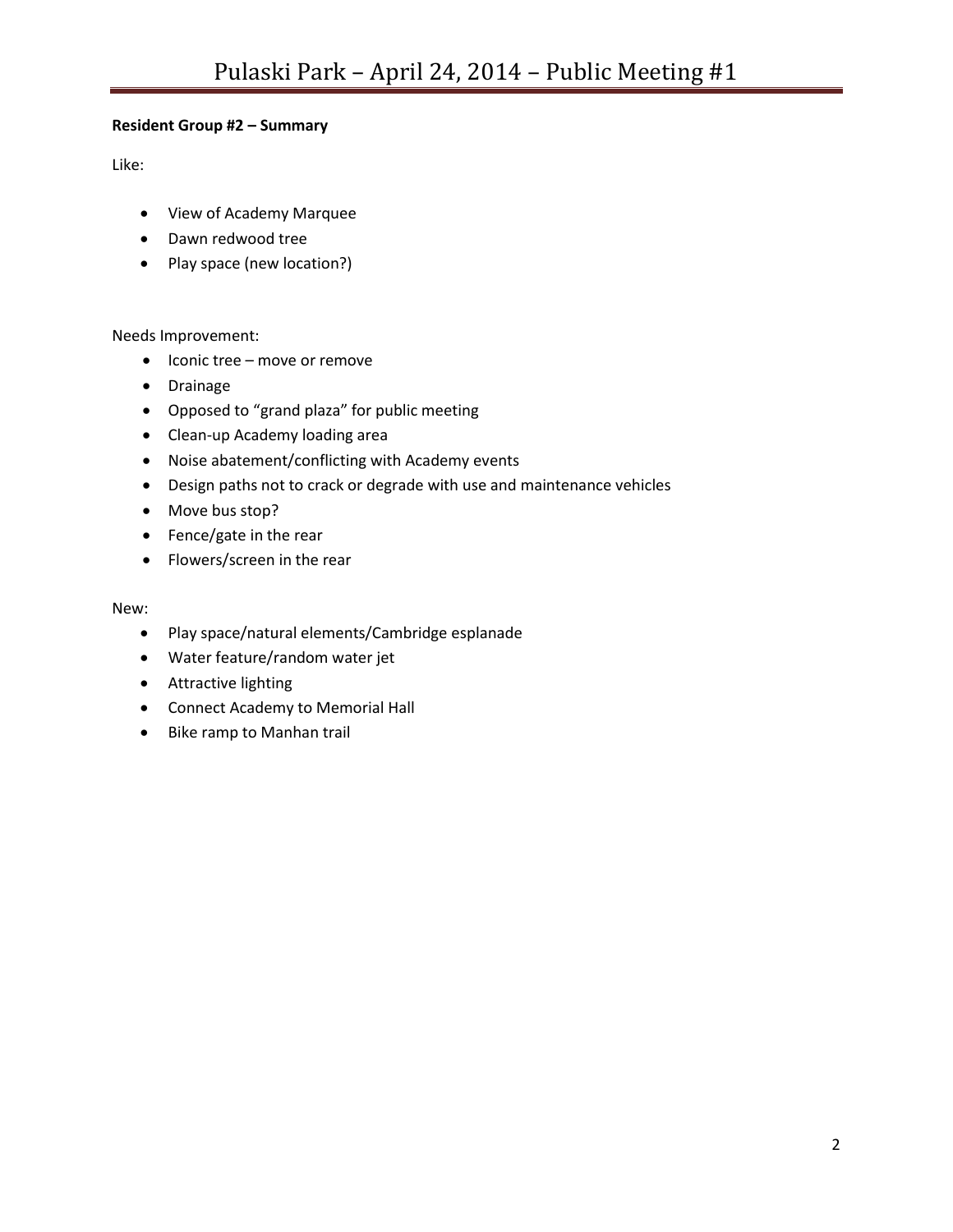## **Resident Group #3 – Summary**

Like:

Needs Improvement:

- Better link to public buildings/rear
- Benches facing play area
- More comfortable bus waiting benches
- More recycling containers
- Less concrete/use brick or pavers

- Information center/refreshment cart
- Bathroom
- Rainbarrels/water recycling
- CSA distribution
- Water fountain/stream
- Community garden
- Larger playground
- Landscaped seating/tiered wood chairs
- Natural walkways not straight
- Way-finding sign on to/from bike path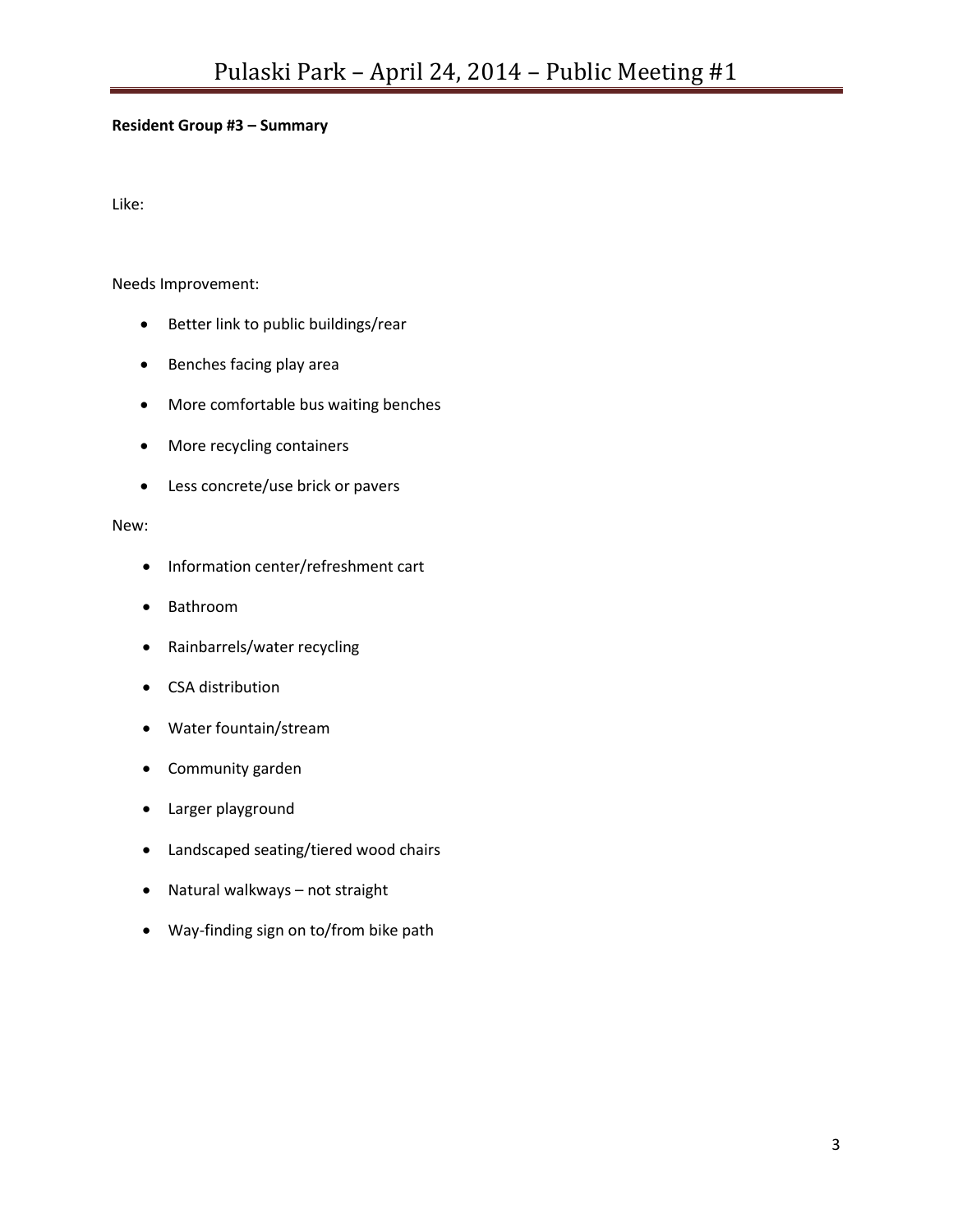## **Resident Group #4 – Summary**

Like:

Existing trees

### Needs improvement:

- Main street/circulation to Academy
- Path/connection to public buildings in the rear
- Prune lower branches of spruce tree/sight lines
- Bus stop is a physical barrier/open up to Park
- Improve South St crossing

- Natural play area
- Site furniture
- View to mountain range/seating?
- Ice rink over lawn
- Performance deck by Academy
- Ramp to bike trail
- Water feature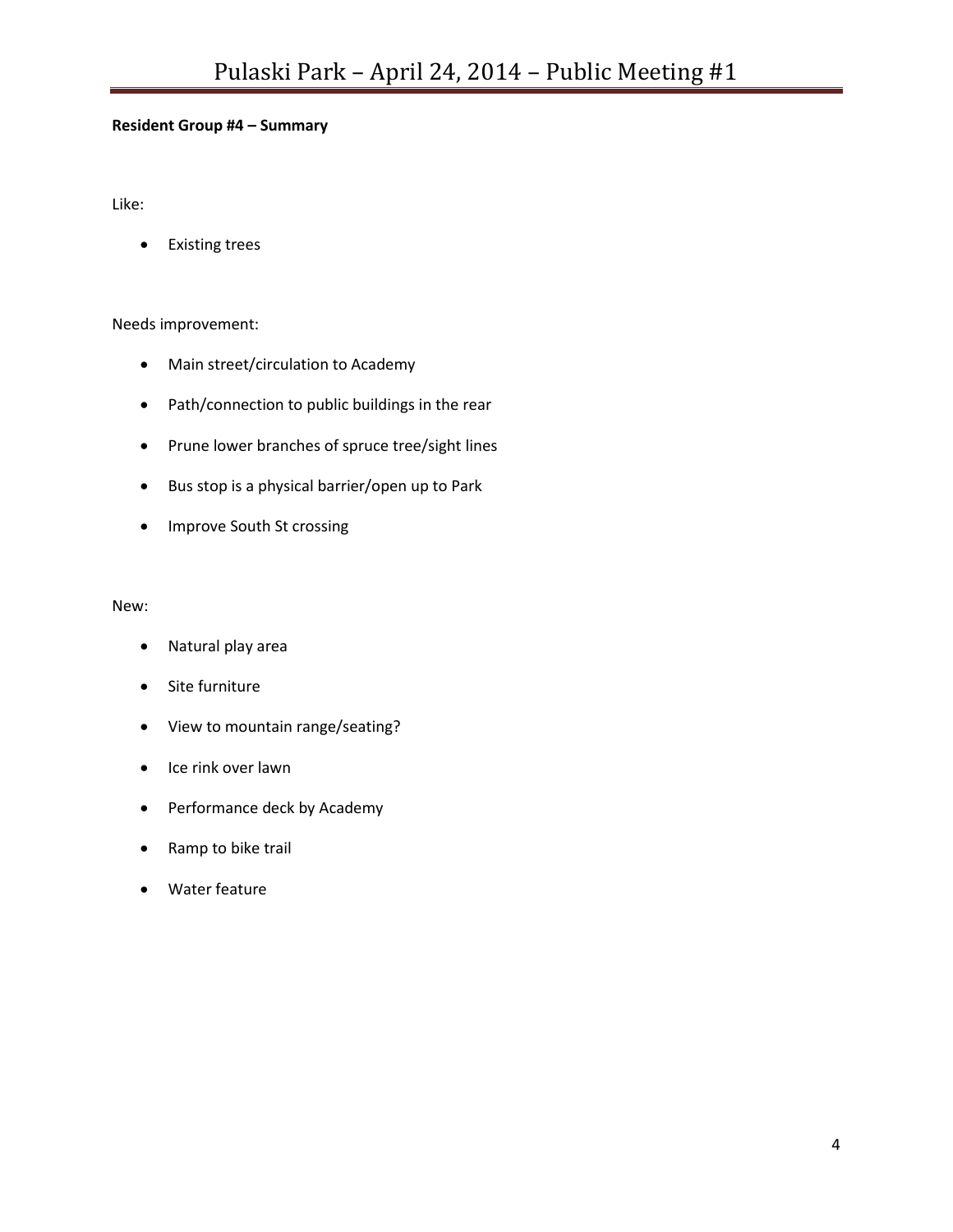## **Resident Group #5 – Summary**

Like:

- Trees evaluate health
- Playground safe location away from street

### Needs Improvement:

- Academy define rear
- More benches/pathways
- Park/affordable/non-toxic/who maintains
- Movies on the Academy is not a priority/trees are an obstruction
- Better lighting
- Trees in the rear are ugly/shade the back of the park

- Stage by east side of Academy
- Front plaza/like Stimson plan
- Open area in the middle
- Mitigate winds from route 9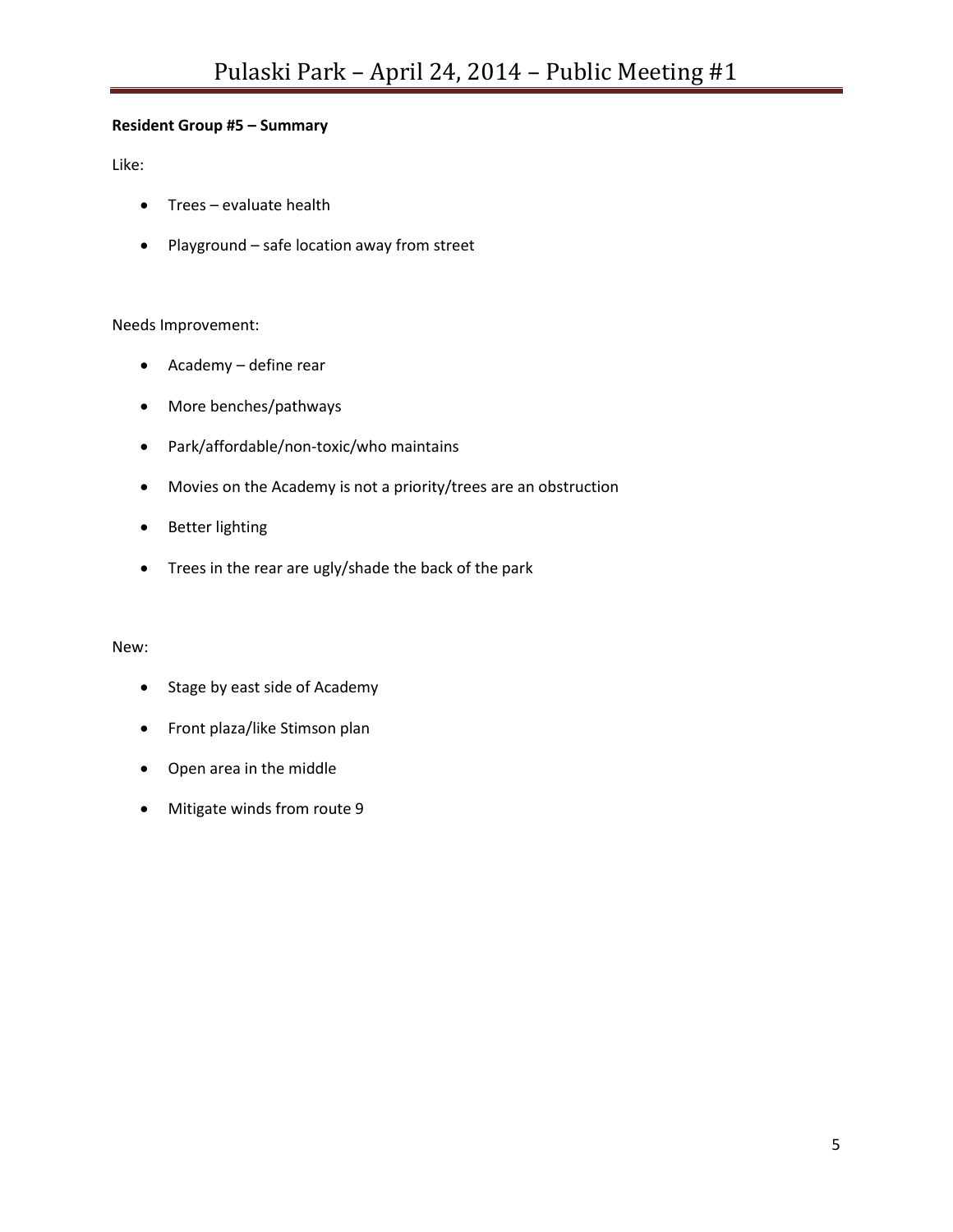## **Resident Group #6 – Summary**

Like:

• Iconic tree (move?)

Needs improvement:

- South Street crosswalk
- Public forum space
- Safety concern at hillside
- Sense of entry at Main Street
- Less concrete/pavement
- More lawn
- Move bike racks/bus stop
- Move HC ramp to Academy
- Quietude/noise mitigation
- **•** Improve stairs to Round House parking lot
- Academy loading area safety
- Drainage/icing

- Natural playground
- Add focal points
- Movable chairs/café tables
- Uplight trees
- Switchback for bike access
- Drinking fountain
- Water feature